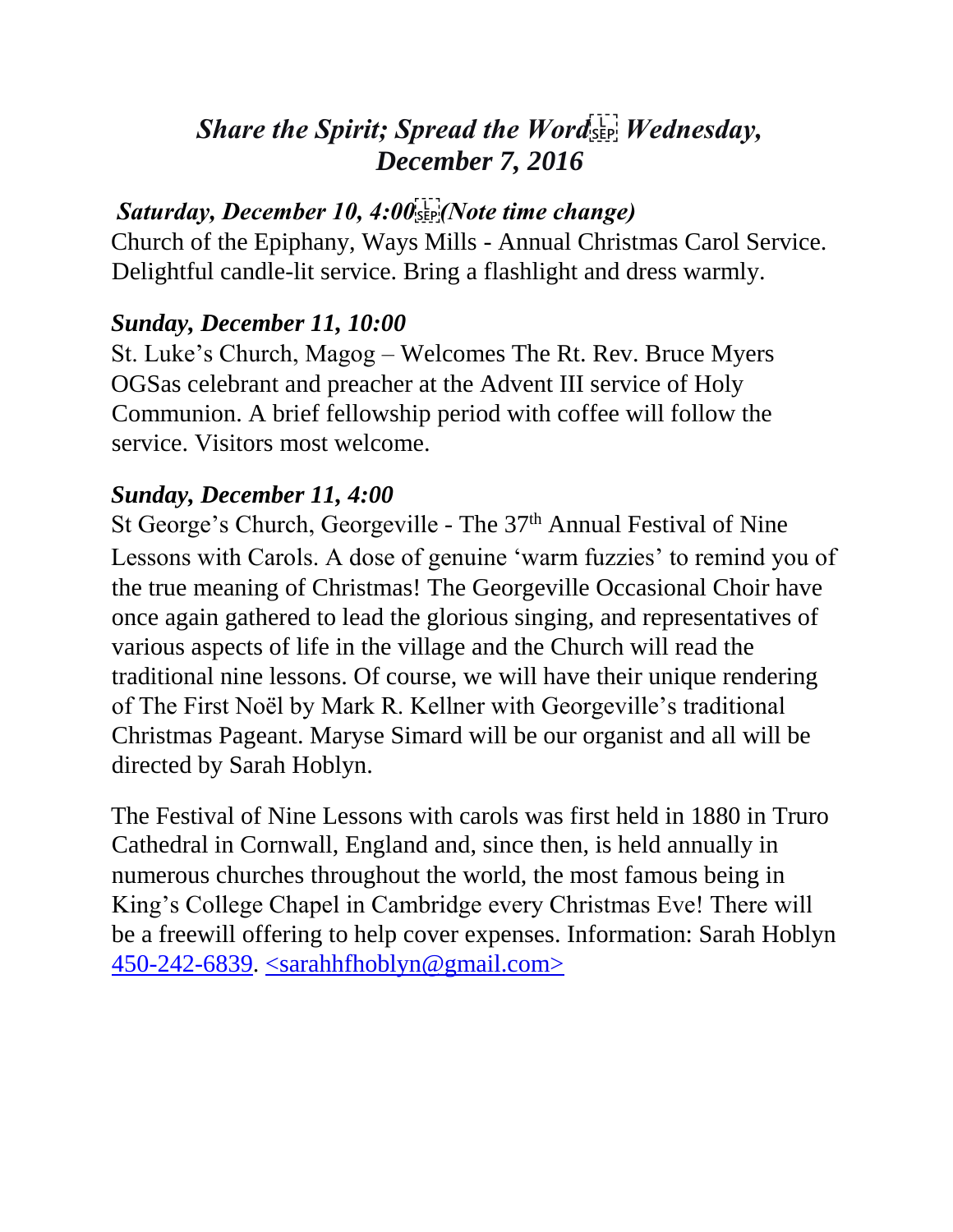# *Monday, December 12, 4:30*

Christmas Caroling around the Village of Ayer's Cliff beginning at Place Sanborn Residence and then venturing through some of the streets. Pot Luck follows at the home of Liz Schoolcraft so bring something to be shared. Organized by the Anglican Church but EVERYONE is welcome to join us!

## *Friday, December 16, 1:30*

Service of Lessons and Carols at the Manoir Stanstead. EVERYONE WELCOME!

## *Saturday, December 17, 4:00*

St. Luke's Church, Magog - Candlelight Service, a bilingual service of traditional lessons and carols amidst the bright red poinsettia, the glowing candles, a dozen stained glass windows and fine organ music. Arrive early, street parking will be limited.

## *Sunday, December 18, 6:00*

St. Barnabas Church, North Hatley - Traditional Community Christmas Carol Service with Lessons. Special guest musicians include: Jean Gervais, Trumpet Solo, and Lise Nadon, violinist with the Orchestra Symphonique de Sherbrooke. They will be playing pieces for trumpet, violin and organ with our organist Louis Brouillette, Musicolgue at the Orchestra Syphonique de Sherbrooke. Special solo with guitar by our own troubadour Paul Caron. Please join us for Christmas cheer and refreshments following the service. Choir members from any church are invited to join the St. Barnabas Choir for this event. Please arrive 30 minutes before the service and gather downstairs. Robes will be provided.